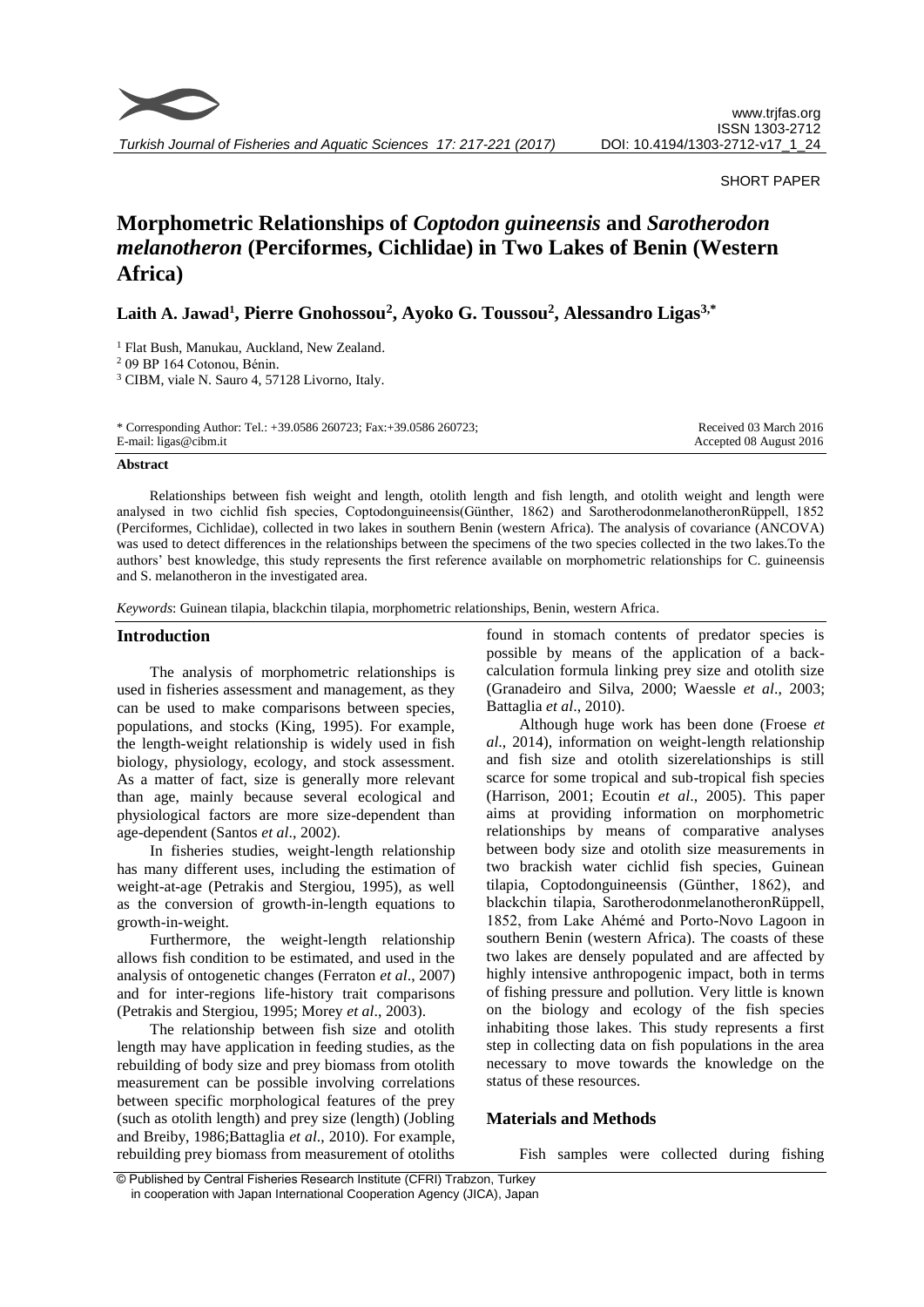operations using two fishing gears commonly used by local fishermen: gill nets (200m x 1.30m, 25, 40 and 50 mm mesh) and cast nets (6 m diameter of the net, 20 mm mesh size). The sampling activities were performed in Lake Ahémé and Porto-Novo Lagoon in February 2015 at depth ranging from 0.5 to 2.5 m.

Lake Ahémé is located in the southern area of Benin ( $6^{\circ}$  20' N and  $1^{\circ}$  55' E) (Figure 1). The lake has a surface area of 78 km<sup>2</sup> during the dry season and 100 km<sup>2</sup> during flood season (Dedjiho *et al*., 2014). The lake is 24 km long and is deeper in its the northern area. The lake communicates with the sea through the Ahô Canal, 10 km long. During the dry season, seawater flows into this channel and causes an increase in water salinity in the southern part of the lake (Villanueva *et al*., 2006). The main freshwater input into Lake Ahémé is from the Couffo River at its northern part. Porto-Novo Lagoon (6° 25' N and 2° 38' E) is smaller than Lake Ahémé and has a triangular shape with an area of 30 km<sup>2</sup> during the wet season and 20  $km<sup>2</sup>$ in the rest of the year. It is 6 km long, while width varies between 2 and 4 km. Porto-Novo Lagoon is connected to the Lagos Lagoon (Nigeria) to the east and to Nokoué Lake to the west. The salinity within the lagoon can vary from oceanic (due to tidal influence) to freshwater (depending on the freshwater inputs from several tributaries) (Adandédjan *et al*., 2011; 2012).

Total length (TL) was measured to the nearest 0.1 cm from the anterior tip of the snout to the end of the pinched caudal fin. Wet weight was recorded to the nearest 0.1 g. Otoliths (sagittae) were removed through a cut in the cranium to expose them and then cleaned and stored dry in glass vials. Sagittae were collected from different fish length groups to ensure that the obtained sample is more representative and the estimated parameters are more robust. Each otolith was placed with the sulcus acusticus oriented through the observer and its length was measured using hand-held Vernier callipers on the axis between the rostrum and post-rostrum axis. Otolith weight was measured to the nearest 0.001 g.

Linear regression analysis was used to describe the relationships between fish weight and length, otolith length and fish length, and otolith weight and length. The analysis of covariance (ANCOVA) was used to test the effect of the categorical factor Lake (two categories: Lake Ahémé and Porto-Novo Lagoon). The categorical factor splits the relationship between dependent and independent variables into several linear equations, one for each level of the categorical factor. Regression lines are then compared by studying the interaction of the categorical factor with the continuous independent variable (Zuur *et al*., 2007). If the interaction is significantly different from zero, it means that the effect of the continuous covariate on the response depends on the level of the categorical factor. In other words, the regression lines have different slopes. The fish weight-length and the otolith weight-length relationships were analysed by means of the power equation  $w = al^b$ , where w is weight (g) and l is length (Fish Total Length, cm; otolith length, mm). Parameters a and b were estimated from log-transformed data (Ricker,  $1973$ :log(w) = log(a) + b log(l).

Data exploration and analyses were carried out with the package R, vers. 3.2.2 (R Core Team, 2015). An assumed significance level of 5% was used in all statistical analyses.

Weight-length relationship has an isometric growth pattern when " $b$ " = 3 (i.e. relative growth of both variables is identical) (Ricker, 1973). When "b" is < 3, the relative growth is negative allometric (defined ashypoallometry), while if " $b$ " is > 3, the growth is positive allometric(hyperallometry). The "b"values of the fish weight-length relationships



**Figure 1.** Investigated sites: Lake Ahémé (1) and Porto-Novo Lagoon (2) (southern Benin, western Africa).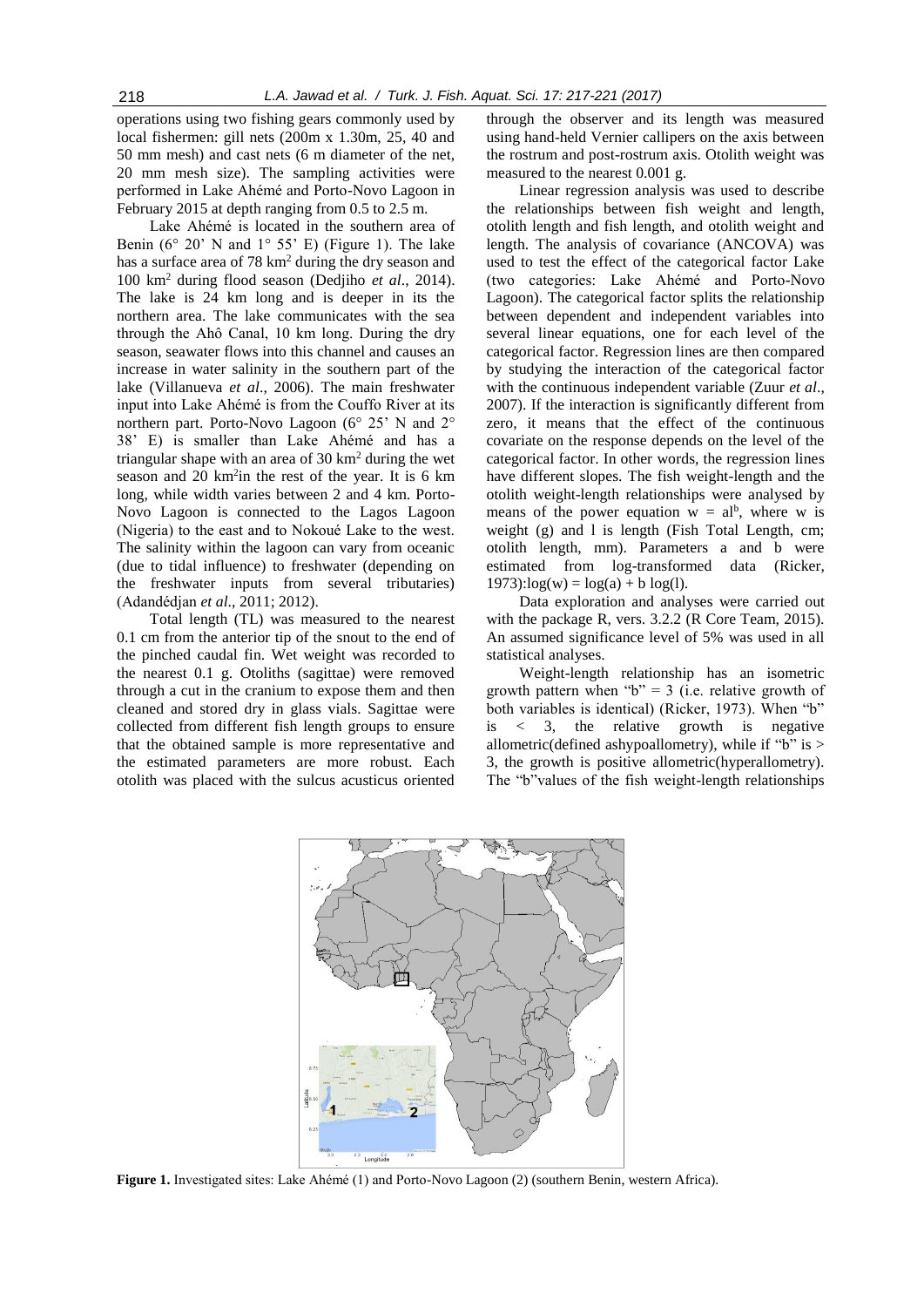were tested using a Student's t-test (confidence level of 95%) in order to verify the null hypothesis of isometric growth (H<sub>0</sub>:  $\beta = 3$ ). The individual values of the condition factor were calculated using the following formula: $K = (w/l<sup>b</sup>) \cdot 100$ 

where w is the weight (g), l the total length (cm) and b is from the weight-length relationship (Bagenal and Tesch, 1978). A Student's t-test (confidence level of 95%) was used to detect difference in condition factor values estimated in the two lakes.

# **Results and Discussion**

Morphological features were measured and recorded on a total of 276 specimens caught during the experimental fishing trials (135 C. guineensis individuals and141 S.melanotheron). The measurements recorded by species in the two sampling sites, Lake Ahémé and Porto-Novo Lagoon, are shown in Table 1. The results of the meristic relationships analyses are summarized in Table 2. In S. melanotheron, the interaction between size and lake was significant; therefore, two models (one for each lake) were estimated to describe the weight – length relationship. In C. guineensis, the interaction between size and lake was not significant, and a single set of parameters were estimated for the weight – length relationship combining the data from the Lake Ahémé and Porto-Novo Lagoon. Although significant difference between Lake Ahémé and Porto-Novo Lagoon was detected by the ANCOVA in the weightlength relationship of S. melanotheron, the Student's t-tests showed that both b values were consistent with an isometric growth. The same applies to the single b value computed for C. guineensis. Therefore a single condition factor value was calculated for C. guineensis (K =  $1.84 \pm 0.26$  standard deviation, SD), while two different values were estimated for S. melanotheron:  $1.32 \ (\pm 0.12 \text{ SD})$  and  $2.38 \ (\pm 0.29 \text{ SD})$ in Lake Ahémé and Porto-Novo Lagoon, respectively. While the condition factor K obtained from the Porto-Novo Lagoon data is similar to that reported by Ndimele *et al*. (2010) for S. melanotheron in Ologe Lagoon (Nigeria), the K value in Lake Ahémé is significantly lower, as highlighted by the Student's ttest (t = -21.2, P<0.05).

Also for the otolith length – fish length relationship, significant difference between Lake Ahémé and Porto-Novo Lagoon was highlighted by means of ANCOVA in S. melanotheron, while no significant difference was observed in C. guineensis.As far as the otolith weight – length relationship is concerned, no significant difference between the two sites was observed in S. melanotheron, while the ANCOVA detected a significant interaction of the categorical factor (lake) with the continuous independent variable (otolith length) in C. guineensis. Therefore, two different sets of parameters were estimated for this species.

Although some information already exist on weight-length relationship and other morphometric parameters of the two species in adjacent areas (Lalèyè, 2006; Dunz and Schliewen, 2010; Ndimele *et al*., 2010), this study represents the first reference on the comparative analysis of body and otolith size measurements in two different sites. The differences

**Table 1.** Meristic measurements: size ranges in Sarotherodonmelanotheron and Coptodonguineensis in Lake Ahémé and Porto-Novo Lagoon. TL: Fish Total Length; WW: Fish Wet Weight; OL: Otolith length; OW: Otolith weight

| Species         | Area              | no. of specimens | TL (cm)      | WW(g)         | $OL$ (mm)   | OW(g)           |
|-----------------|-------------------|------------------|--------------|---------------|-------------|-----------------|
| S. melanotheron | Lake Ahémé        | 50               | $7.5 - 21.0$ | $4.0 - 158.2$ | 1.6-4.0     | $0.015 - 0.161$ |
|                 | Porto-Novo Lagoon | 91               | $6.9 - 22.2$ | $6.0 - 187.2$ | $2.0 - 5.0$ | $0.019 - 0.231$ |
| C. guineensis   | Lake Ahémé        | 45               | $9.5 - 16.2$ | $14.0 - 69.4$ | $2.1 - 3.6$ | 0.030-0.092     |
|                 | Porto-Novo Lagoon | 90               | $5.9 - 21.1$ | 3.0-197.8     | 1.6-4.9     | 0.018-0.184     |

**Table 2.** Analysis of meristic relationships in Sarotherodonmelanotheron and Coptodonguineensis in Lake Ahémé and Porto-Novo Lagoon: summary of the results. SE: standard error; F: ANOVA F-test (H<sub>0</sub>: β = 0); p: probability of the ANOVA Ftest; r<sup>2</sup>: coefficient of determination. When the ANCOVA results were not significant, only one set of parameters were estimated combining the two sites

| Species                                          | Area              | a     | <b>SE</b> | b     | <b>SE</b> | F      |        |       |
|--------------------------------------------------|-------------------|-------|-----------|-------|-----------|--------|--------|-------|
| A. Weight – Length relationship                  |                   |       |           |       |           |        |        |       |
| S. melanotheron                                  | Lake Ahémé        | 0.012 | 0.002     | 3.111 | 0.082     | 1294.8 | < 0.05 | 0.964 |
|                                                  | Porto-Novo Lagoon | 0.008 | 0.011     | 2.902 | 0.087     | 2318.0 | < 0.05 | 0.984 |
| C. guineensis                                    | Sites combined    | 0.018 | 0.001     | 2.948 | 0.156     | 3006.1 | < 0.05 | 0.971 |
| $B.$ Otolith length $-$ fish length relationship |                   |       |           |       |           |        |        |       |
| S. melanotheron                                  | Lake Ahémé        | 0.618 | 0.137     | 0.168 | 0.011     | 216.1  | < 0.05 | 0.911 |
|                                                  | Porto-Novo Lagoon | 0.232 | 0.114     | 0.225 | 0.009     | 639.1  | < 0.05 | 0.886 |
| C. guineensis                                    | Sites combined    | 0.581 | 0.127     | 0.189 | 0.010     | 336.6  | < 0.05 | 0.826 |
| C. Otolith weight – otolith length relationship  |                   |       |           |       |           |        |        |       |
| S. melanotheron                                  | Sites combined    | 0.006 | 0.001     | 1.993 | 0.178     | 482.7  | < 0.05 | 0.883 |
| C. guineensis                                    | Lake Ahémé        | 0.016 | 0.005     | 1.850 | 0.298     | 208.4  | < 0.05 | 0.876 |
|                                                  | Porto-Novo Lagoon | 0.004 | 0.001     | 2.075 | 0.113     | 187.1  | < 0.05 | 0.806 |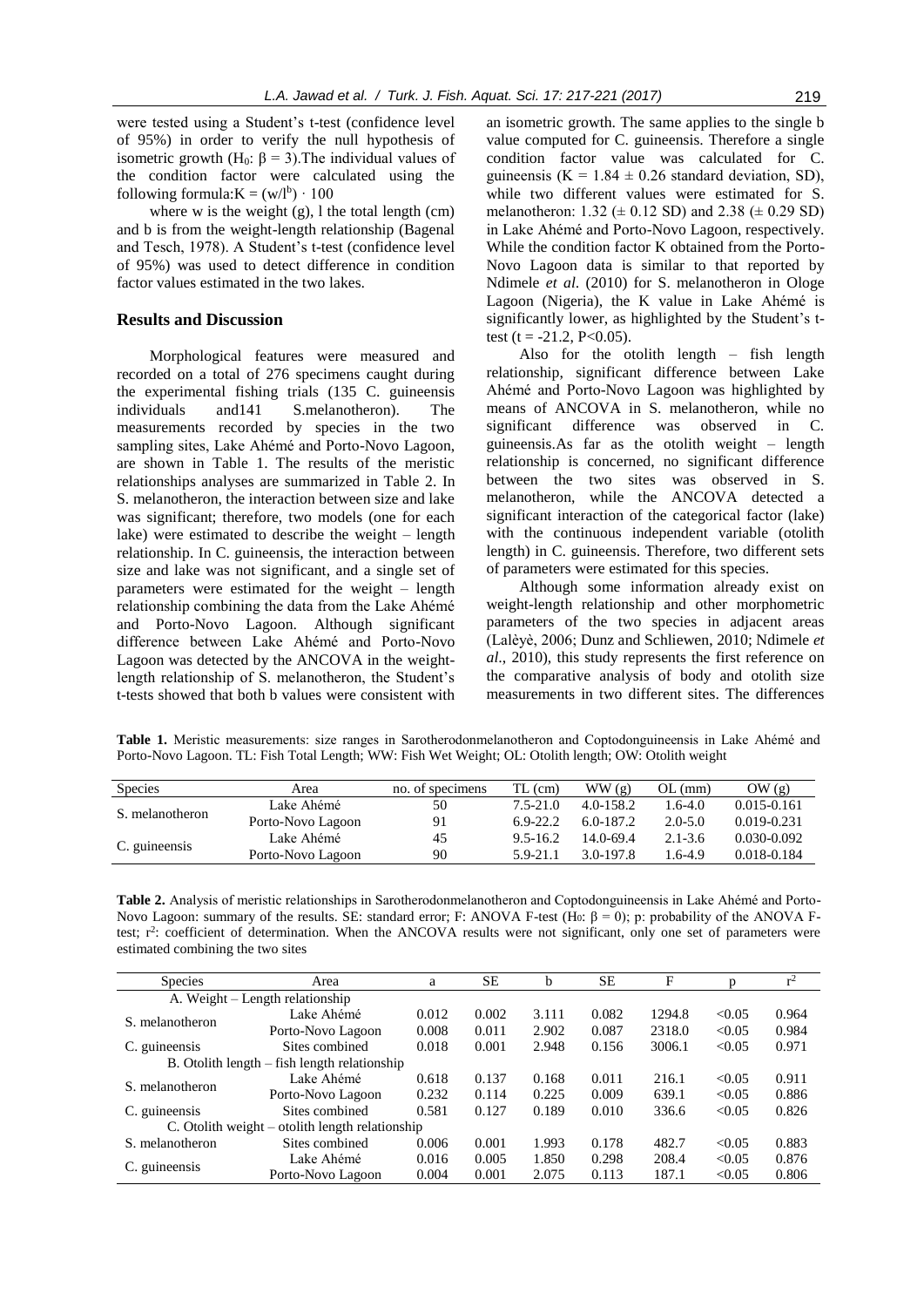detected in some of the relationships analysed in the present study (i.e.,those in terms of weight-length relationship and condition factor in S. melanotheron)can reflect spatial variation due to the influence of water physical and chemical characteristics (e.g., environmental variables, such as salinity; variation in pollutants) or food availability on fish growth (Mommsen, 1998;Adandédjan *et al*., 2011; 2012). However, a more robust sampling scheme covering the entire year shall be essential in order to gather sufficient data, and relate biological parameters to environmental and anthropogenic factors, while the present study is based on data collected in a single sampling survey.In fact, seasonal variations in relative growth and condition are known in several fish species (Safran, 1992; Richter *et al*., 2000; Bolognini *et al*., 2013).

Although further data and information on the structure of the populations of C. guineensis and S. melanotheronare needed, it is to be hoped that the results of the present study will provide a preparatorycontribution to future population dynamics and stock assessment studies in such densely populated and intensively impacted areas (e.g., fishing pressure, pollution) as the lagoons in southern Benin (western Africa).

#### **References**

- Adandédjan, D.,Lalèyè, P., Ouattara, A. andGourène, G. 2011. Distribution of benthic insect fauna in a west African lagoon: The Porto-Novo Lagoon in Benin. Asian Journal of Biological Sciences 4: 116-127. DOI: 10.3923/ajbs.2011.116.127
- Adandédjan, D., Lalèyè, P. and Gourène, G. 2012.Macroinvertebrates communities of coastal lagoon in southern Benin, West Africa. International Journal of Biological and Chemical Sciences 6 (3): 1233-1252.http://dx.doi.org/10.4314/ijbcs.v6i3.27
- Bagenal, T.B., and Tesch, F.W. 1978. Age and growth. In: T.B. Bagenal (ed.), Methods for assessment of fish production in freshwater, 3rd edn. IBP Handbook No. 3, Blackwell Scientific Publications, Oxford: 101-136 pp.
- Battaglia, P.,Malara, D., Romeo, T. andAndaloro, F. 2010. Relationships between otolith size and fish size in some mesopelagic and bathypelagic species from the Mediterranean Sea (Strait of Messina, Italy). Scientia Marina 74: 605-612.DOI: 10.3989/scimar.2010.74n3605
- Bolognini, L., Domenichetti, F., Grati, F., Polidori, P., Scarcella, G. and Fabi, G. 2013. Weight-Length Relationships for 20 Fish Species in the Adriatic Sea. Turkish Journal of Fisheries and Aquatic Sciences, 13: 555-560.DOI: 10.4194/1303-2712-v13\_3\_21
- Dedjiho, C.A,Alassane, A., Chouti, W., Sagbo, E., Changotade, O., Mama, D., Boukari, M. andSohounhloue, D.C.K. 2014.Negative impacts of the practices of acadjas on the Ahémé Lake in Benin. Journal of Environmental Protection 5: 301-309.DOI: 10.4236/jep.2014.54033
- Dunz, R.D. and Schliewen, U.K. 2010. Description of a Tilapia (Coptodon) species flock of Lake Ejagham

(Cameroon), including a redescription of Tilapia deckertiThys van den Audenaerde, 1967 (Perciformes, Cichlidae). Spixiana, 33(2): 251-280.ISSN 0341–8391

- Ecoutin, J.M. Albaret, J.J. and Trape, S. 2005. Lengthweight relationships for fish populations of a relatively undistributed tropical estuary: the Gambia. Fisheries Research, 72: 347-351.DOI:10.1016/j.fishres.2004.10.007
- Ferraton, F., Harmelin-Vivien,M., Mellon-Duval, C. andSouplet,A. 2007.Spatio-temporal variation in diet may affect condition and abundance of juvenile European hake in the Gulf of Lions (NW Mediterranean). Marine Ecology Progress Series 337: 197-208.DOI: 10.3354/meps337197
- Froese, R., Thorson, J.T. and Reyes, R.B.Jr. 2014. Bayesian approach for estimating length-weight relationships in fishes. Journal of Applied Ichthyology 30: 78-85.DOI: 10.1111/jai.12299
- Granadeiro, J.P. and Silva, M.A. 2000. The use of otoliths and vertebrae in the identification and size-estimation of fish in predator-prey studies. Cybium 24: 383- 393.ISSN 0399-0974
- Harrison, T.D. 2001. Length–weight relationships of fishes from South African estuaries. Journal of Applied Ichthyology, 17: 46-48.DOI: 10.1046/j.1439- 0426.2001.00277.x
- Jobling, M. andBreiby, A. 1986. The use and abuse of fish otoliths in studies of feeding habits of marine piscivores. Sarsia 71: 265-274.DOI: 10.1080/00364827.1986.10419696
- King, M. 1995. Fisheries Biology, Assessment and Management. Blackwell Science Ltd, Oxford, 382 pp.
- Lalèyè, P.A. 2006. Length-weight and length-length relationships of fishes from the Ouémé River in Bénin (West Africa). Journal of Applied Ichthyology 22: 330-333.DOI: 10.1111/j.1439-0426.2006.00752.x
- Mommsen, T.P. 1998. Growth and metabolism. In: D.H. Evans (ed.), The Physiology of Fishes, CRC Press, New York: 65-97.
- Morey, G., Moranta, J., Massuti, E., Grau, A., Linde, M., Riera, F. and Morales-Nin, B. 2003. Weight-length relationships of littoral to lower slope fishes from the Western Mediterranean. Fisheries Research 62: 89- 96.doi:10.1016/S0165-7836(02)00250-3
- Ndimele, P.E., Kumolu-Johnson, C.A., Aladetohun, N.F. and Ayorinde, O.A. 2010. Length-weight relationship, condition factor and dietary composition of Sarotherodonmelanotheron, Rüppell, 1852 (Pisces: Cichlidae) in Ologe Lagoon, Lagos, Nigeria.Agricolture and Biology Journal of North America, 1(4): 584-590.ISSN: 2151-7517
- Petrakis, G. and Stergiou, K.I. 1995. Weight–length relationships for 33 fish species in Greek waters. Fisheries Research 21: 465–469.doi:10.1016/0165- 7836(94)00294-7
- R Core Team,2015. R: A language and environment for statistical computing. R Foundation for Statistical Computing, Vienna. ISBN3-900051-07-0.
- Richter, H.C., Luckstadt, C., Focken, U. and Becker, K. 2000. An improved procedure to assess fish condition on the basis of length-weight relationships. Archive of Fishery and Marine Research, 48: 255-264.ISSN: 0944-1921
- Ricker, W.E. 1973. Linear regression in fishery research. Journal of the Fisheries Research Board of Canada, 30: 409–434.DOI: 10.1139/f73-072
- Safran, P. 1992. Theoretical analysis of the weight-length